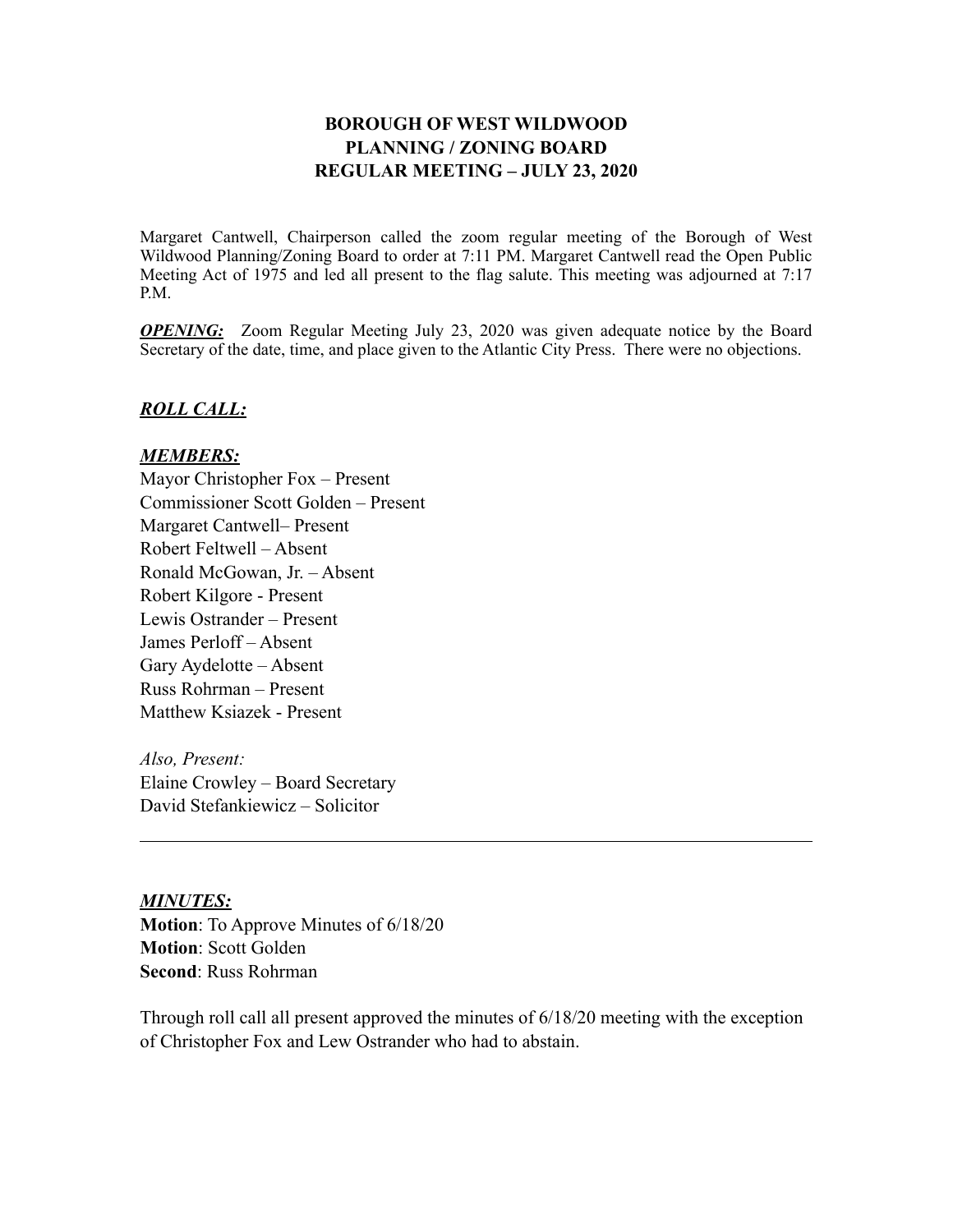## **OLD BUSINESS**

A motion was made to Memorialize Resolution 2020-01

**Motion**: Scott Golden **Second**: Margaret Cantwell

**Those in Favor:** Scott Golden, Robert Kilgore, Margaret Cantwell, Russ Rohrman and Matt Ksiazek

**Those Opposed:** None

**Those Abstained:** Christopher Fox and Lew Ostrander

**Absent:** Robert Feltwell, Ronald McGowan James Perloff and Gary Adydelotte

### **NEW BUSINESS**

NONE

# *PUBLIC COMMENT:*

NONE

Motion to pay bills was made by Lew Ostrander, seconded by Scott Golden, unanimously approved.

Motion to adjourn meeting at 7:17 PM unanimously approved.

Respectfully Submitted,